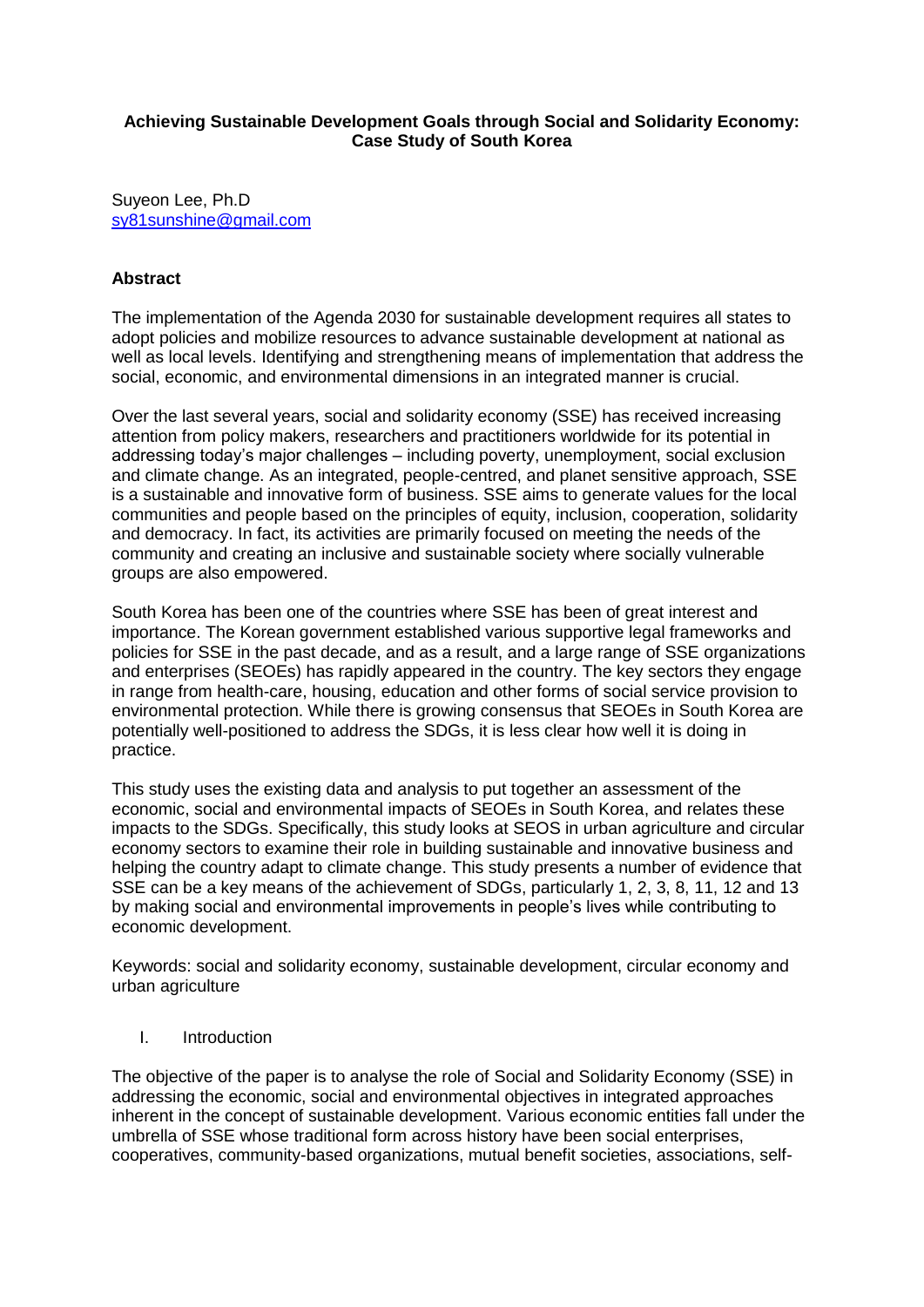help groups, and foundations <sup>1</sup>. SSE is characterized by its capacity to open up space for possibility for building society more equitable, sustainable and inclusive being guided by its principles of solidarity, cooperation, equity and democracy. It intends to bring a strong integrational impact for people in situations of exclusion and vulnerability. Given the current economic hardship with imbalance in wealth distribution and rising unemployment affecting the poor and youth, it is critically timely and important to investigate the SSE's potential to lead us toward an alternative path that values sharing and cooperation.

This paper aims to shed light on the role of SSE in relation to achieving the sustainable development goals (SDGs) and the transformative vision of the 2030 Agenda in the local context through an analysis of SSE organizations and enterprises (SEOEs) based in Seoul, South Korea. Due to relatively short history of SSE in Korea, much of its efforts to create social values have focused on job creation. This is largely due to the fact that the Korean government's interest in SSE has mostly focused on its job creation capacity. As such, performance of SSE has been usually assessed in terms of its achievement of employment and economic activity rather than its comprehensive potential in achieving social and environmental goals as well. On this ground, complete data showing the performance of SSE across various dimensions of development is not available, causing constraints on conducting rigorous performance analysis particularly in the field of environment. For this study, I leveraged a wide range of existing secondary research data such as government publications, journal articles, books, newspaper articles, websites, etc.

The remainder of this paper is divided into four sections. Section II provides a brief overview of main characteristics of SEOEs in Korea. Section III presents the potential of SEOEs in achieving SDGs 11, 12 and 13 through the promotion of circular economy. Then, those in the urban agriculture sector are examined in the next section to assess their contribution to the implementation of SDGs 2, 3, 11 and 12. The final section discusses issues related to impact analysis of SSE in Korea, providing policy recommendations.

# **I. Overview of SSE in South Korea**

Because of SSE's distinctive functions to generate values for local people and communities, many countries have provided support for SSE through one or more forms: laws, new institutions or certification processes. The Korean government established supportive legal framework and supporting agencies in 2007 with an aim to create a conducive environment for SSE to emerge and thrive, and as such, a large range of SEOEs has rapidly appeared in the country since then. The number of SEOEs has increased from 55 in 2007 to 1825 in 2017 <sup>2</sup>

In order to receive government funds to cover expenses, SEOEs in South Korea must pass a certification process. Once certification is granted, they are registered as one of the five SE types: job-creation, social service provision, local community contribution, mixed, and other types. As of 2017, 68.8 percent of SEOEs identify themselves as a job-creation type  $3$ . Given that social service provision enterprises and mixed-type enterprises also have job creation as one of their purposes to be certified, approximately 78.1 percent of the total SEOEs is estimated to contribute to job creation (see figure 1).

1

<sup>1</sup> Bergeron et al., *Social and Solidarity Economy*.

<sup>2</sup> Korea Labor Institute and Korea Social Enterprise Promotion Agency, "2017 Social Economy Performance Analysis (in Korean)."

<sup>&</sup>lt;sup>3</sup> Korea Labor Institute and Korea Social Enterprise Promotion Agency.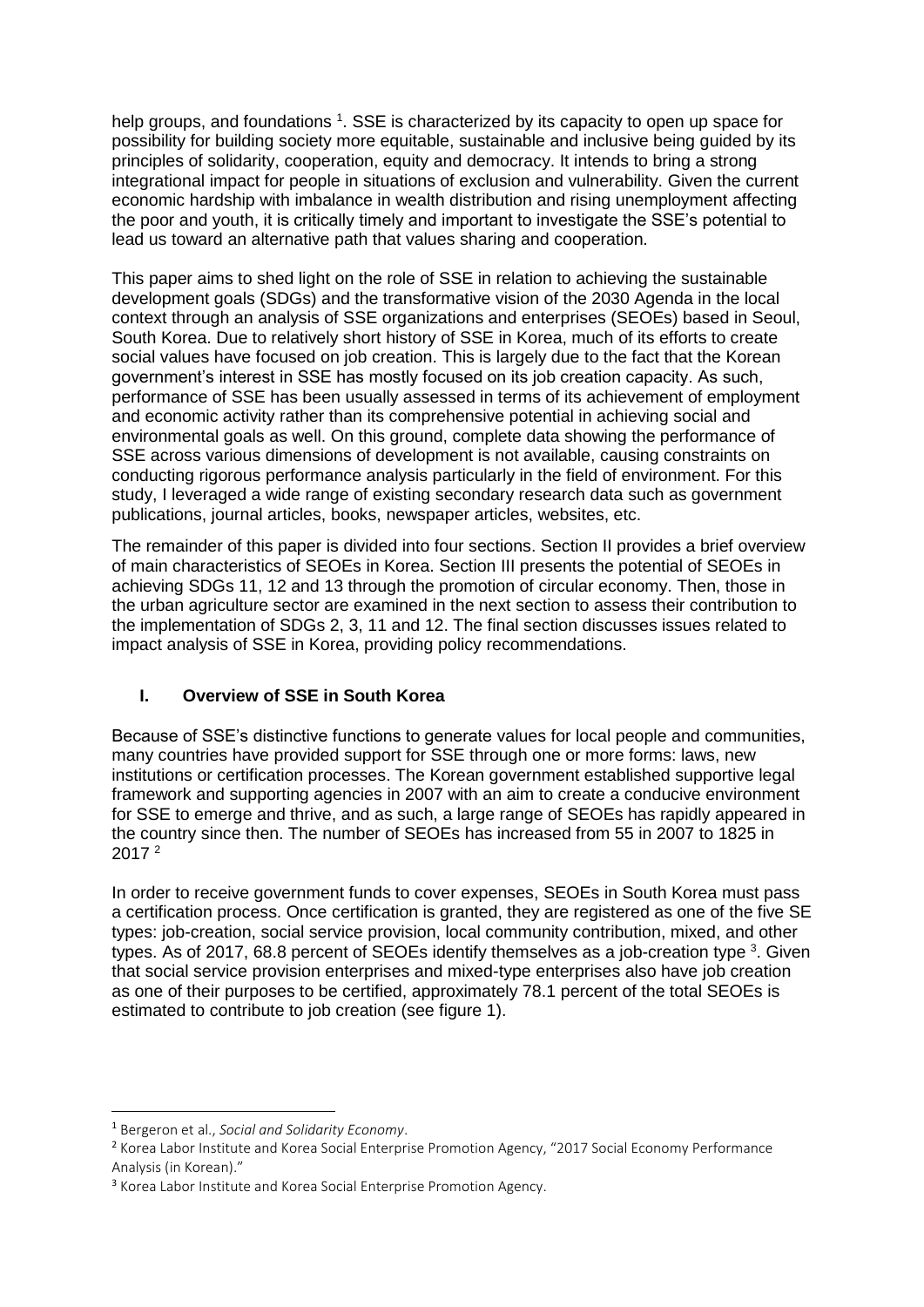

# Figure 1: Types of SEOEs in South Korea in 2017

Source: Korea Labor Institute and Korea Social Enterprise Promotion Agency 2018

Since 2007 about 60 percent of those jobs created went to people the government classified as belonging to vulnerable groups (e.g. low income, elderly, disabled, migrants or refugees) (see figure 2). This economic empowerment of vulnerable people helps to achieve SDGs 1, 8 and 10.





 $\overline{a}$ 

<sup>4</sup> Korea Social Enterprise Promotion Agency, *How to Use Social Enterprise*; Korea Labor Institute and Korea Social Enterprise Promotion Agency, "2017 Social Economy Performance Analysis (in Korean)."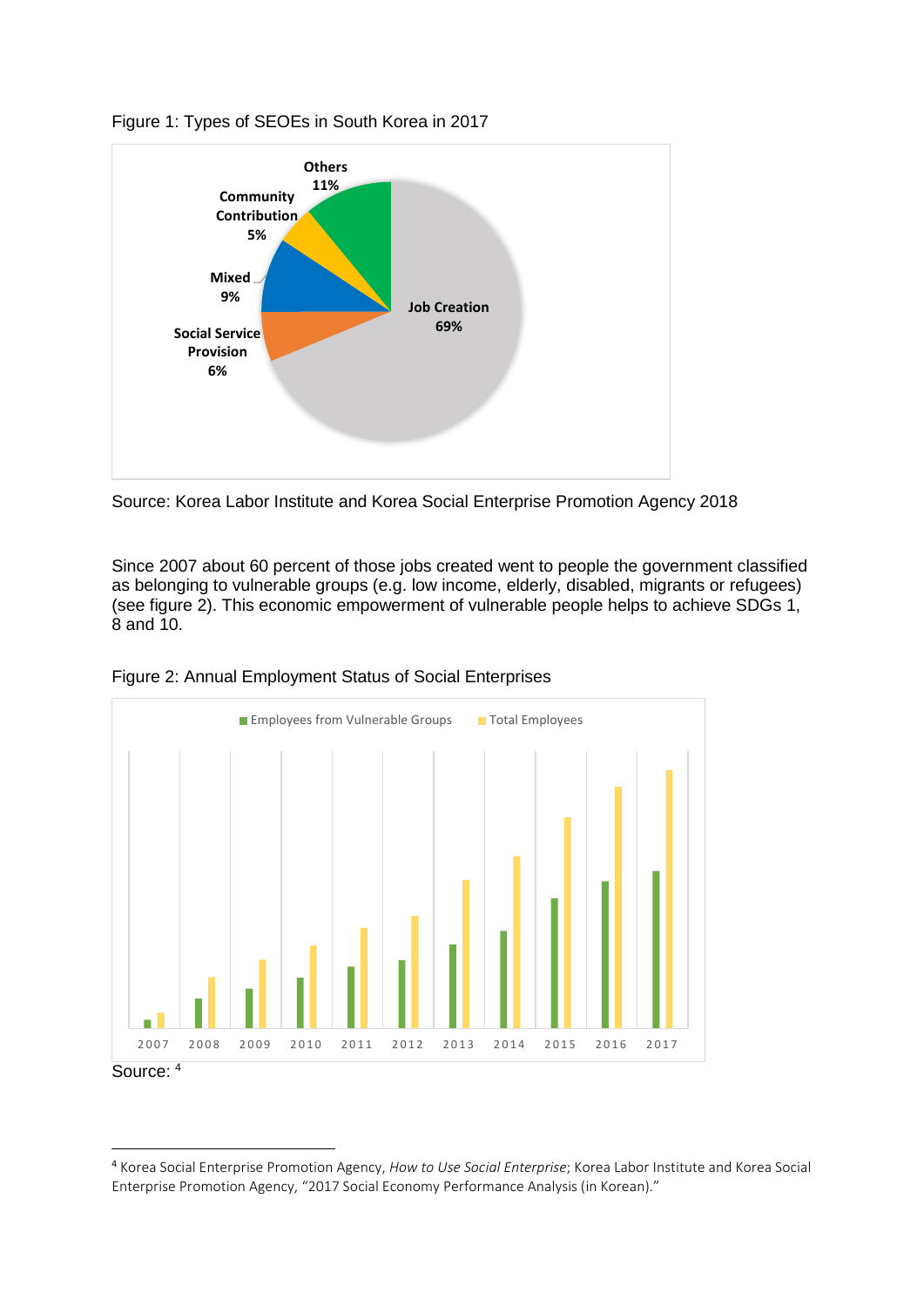This study will mainly focus SEOEs in the environmental sector. As of December 2018, approximately 480 SEOEs are in the environmental sector, which is broadly categorized into four areas: resource circulation, green production and distribution, ecology resource utilization and environmental education. However due to the lack of detail in data collection, no further information for each area is available <sup>5</sup> .

# **II. Creating a circular economy for environmental preservation: SDGs 11, 12 and 13**

Several studies pointed out that waste is one of the most daunting problems facing the world. Total waste generated by the world is enormous. The UNEP(2009) reported that every year the world population dump a massive 2.12 billion tons of waste partly because 99% of items people buy is trashed within six months. At the current rate of waste generation, the global waste will more than triple by 2100, from 0.68 to 2.2 billion tonnes per year <sup>6</sup>.

Throwing away means huge environmental impact. In the process of disposal of waste, harmful chemicals and greenhouse gases are released from waste in landfill sites, facilitating climate change. Furthermore, new raw materials and huge amounts of energy are required for the production of new goods. At the current rate of resource depletion, the world will eventually run out of natural resources, compromising the needs of future generation  $7$ .

Recycling helps to reduce environmental damages done in the production process such as mining raw materials and conserves the energy went into making new products. The University of Michigan(2014) reported that the amount of one person recycling newspapers, magazines, plastic, glass, and metal for one year is enough to prevent 471 pounds of  $CO<sub>2</sub>$  emissions from entering into the atmosphere. Furthermore, 30% of global demands for resources in 2030 could be met through currently available resources, and this will bring economic benefit as high as \$3.7 trillion each year <sup>8</sup>. All these measures indicate that reuse and recycling is the path to achieving the ambitious goals for sustainable economic ecosystem which Agenda 2030 requires.

The Ministry of Environment in Korea reports annual data on waste disposal nationwide. As of 2015, the daily wastes produced by households and businesses in Seoul are 9,438.7 tons <sup>9</sup>. The amount discharged through recycling is 3,309.3 tons. While the percentages of recycling is as high as 35%, most of them are sent to developing countries. In addition, only 2% of Seoul residents have a habit of donating used items to recycling SSEs or secondhands shops rather than putting them in a recycling bin <sup>10</sup>. In fact, the lack of consumer awareness of reuse, repair, and recycling is the key obstacle to realizing the conservation vision and thriving the reuse, repair, and recycling sector.

In order to drive changes in consumer behaviours, many SE enterprises and organizations organize events such as flea market campaigns to exemplify quality goods at affordable prices and highlight the benefits of recycling  $11$ , and these events are spreading the culture of sharing, donation, and environmentally-friendly actions, which is crucial in establishing a sustainable

1

<sup>5</sup> Hong, "Social Economy Status and Prospects in the Environmental Sector."

<sup>6</sup> Hoornweg and Bhada-Tata, *What a Waste 2012: A Global Review of Solid Waste Management*.

<sup>7</sup> National Institutes of Health, "Benefits of Recycling."

<sup>8</sup> Dobbs et al., "Resource Revolution: Meeting the World's Energy, Materials, Food, and Water Needs."

<sup>&</sup>lt;sup>9</sup> Ministry of Environment and Korea Environment Corporation, "2015 National Status of Waste Production and Disposal."

<sup>10</sup> Cho, "Departure from the Profit Seeking, Short Commodity Cycle (in Korean)."

<sup>11</sup> Beautiful Store, "Beautiful Store Sustainability Report."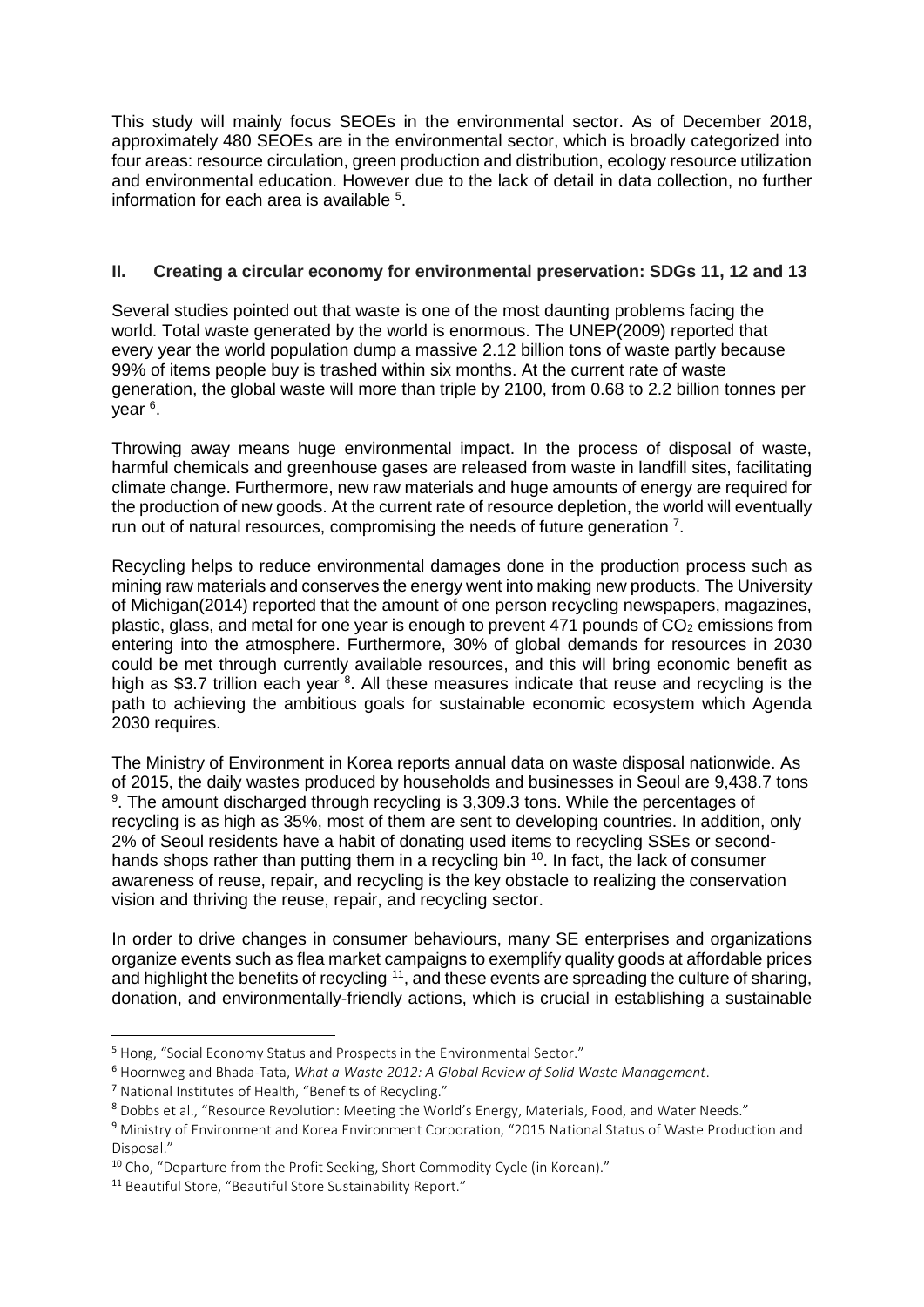economic ecosystem. In other words, SE organizations are leading the circular economy industry. By definition, a circular economy "encompasses all of the changes which allow different economic actors to continue creating value whilst preserving the natural capital and using increasingly fewer limited resources" <sup>12</sup>. The idea is to make sure the economic activity consumes less natural resources than it can regenerate. It is about paying more attention to how much trash is thrown away and what can be done with what is already out there. Such philosophy is carried out by recycling SEOEs. They collect a wide range of damaged items by direct donations from people <sup>13</sup>, and create something new and better from old items, which is known as "upcycling". There are currently five SEOEs in the upcycling business in Seoul, and they altogether have around 50 stores in Seoul. These stores receive approximately 10,443,831 items per year through donation and this circular economy system contribute to reducing up to 77,706,334 pounds of  $CO<sub>2</sub>$  emissions per year <sup>14</sup>. Once donation culture is well established in Korea, the amount of wastes ending up in landfills will be further reduced.

The upcycling SEOEs also attempt to respond local needs and promote a wider community involvement. The end-result of upcycling is typically a handmade and one-of-a kind product. For instance, an old pair of jeans can turn into a child's summer bag. Since upcycling especially the one associated with fashion requires a considerable amount of creativity and a wide range of craft skills, many in the sector establish partnership with local designers and makers, promoting grassroots projects <sup>15</sup>. Due to the emergence of fast fashion retailers, traditional craft skills such as sewing and pattern designing are in danger of being lost as demand for them falls, so some crafts are now in the hands of an aging population. Building partnership with declining sectors such as traditional sewing and pattern designing helps older people to remain active or get back into work. In a nutshell, reuse and recycling are not only good for the environment but lead bottom-up solutions for sustainable local growth.

## **III. Making Cities Resilient to Food Security and Climate Change: SDGs 2, 3, 11 and 12**

Urban agriculture is an adaptation strategy for a city to address climate change at the local level and prepare its population to deal with the adverse impacts it brings. Since 2008 when the world urban population outnumbered its rural counterpart for the first time in history <sup>16</sup>, the world has continued to urbanize, and by 2050, the number of people living in cities is expected to increase by 1.5-2.0 times, adding 2.5 billion more urban dwellers to this planet (United Nations 2014). Unfortunately, a very large number of urban population worldwide already live in slums and face malnutrition. In Africa, more than 60% of the urban dwellers live in slums without sufficient amount of nutritious foods, and the same goes for 30% in Asia, and 24% in Latin America <sup>17</sup>. While many cities are showing difficulties to cope with urban development and its ensuring problems, rapid urbanization and population growth can only put more pressure on the global food system contributing to more hunger and poverty. In addition, as much of the national economic activities are concentrated in urban areas, urbanization have direct consequences on greenhouse gas emissions and climate change.

Korea is a large net importer of agricultural goods with corns, meats, soybeans, maize and wheat comprising a large proportion of the imports (rice is excluded given the importance of

<sup>13</sup> Kim and Kim, "A Case Study Comparing Textile Recycling Systems of Korea and the UK to Promote Sustainability."

1

<sup>&</sup>lt;sup>12</sup> Institut Montaigne, "The Circular Economy: Reconciling Economic Growth with the Environment."

<sup>14</sup> Beautiful Store, "Beautiful Store Sustainability Report."

<sup>&</sup>lt;sup>15</sup> Kim and Kim, "A Case Study Comparing Textile Recycling Systems of Korea and the UK to Promote Sustainability."

<sup>16</sup> Population Fund, *Unleashing the Potential of Urban Growth*.

<sup>17</sup> UN-Habitat, *Prosperity of Cities*.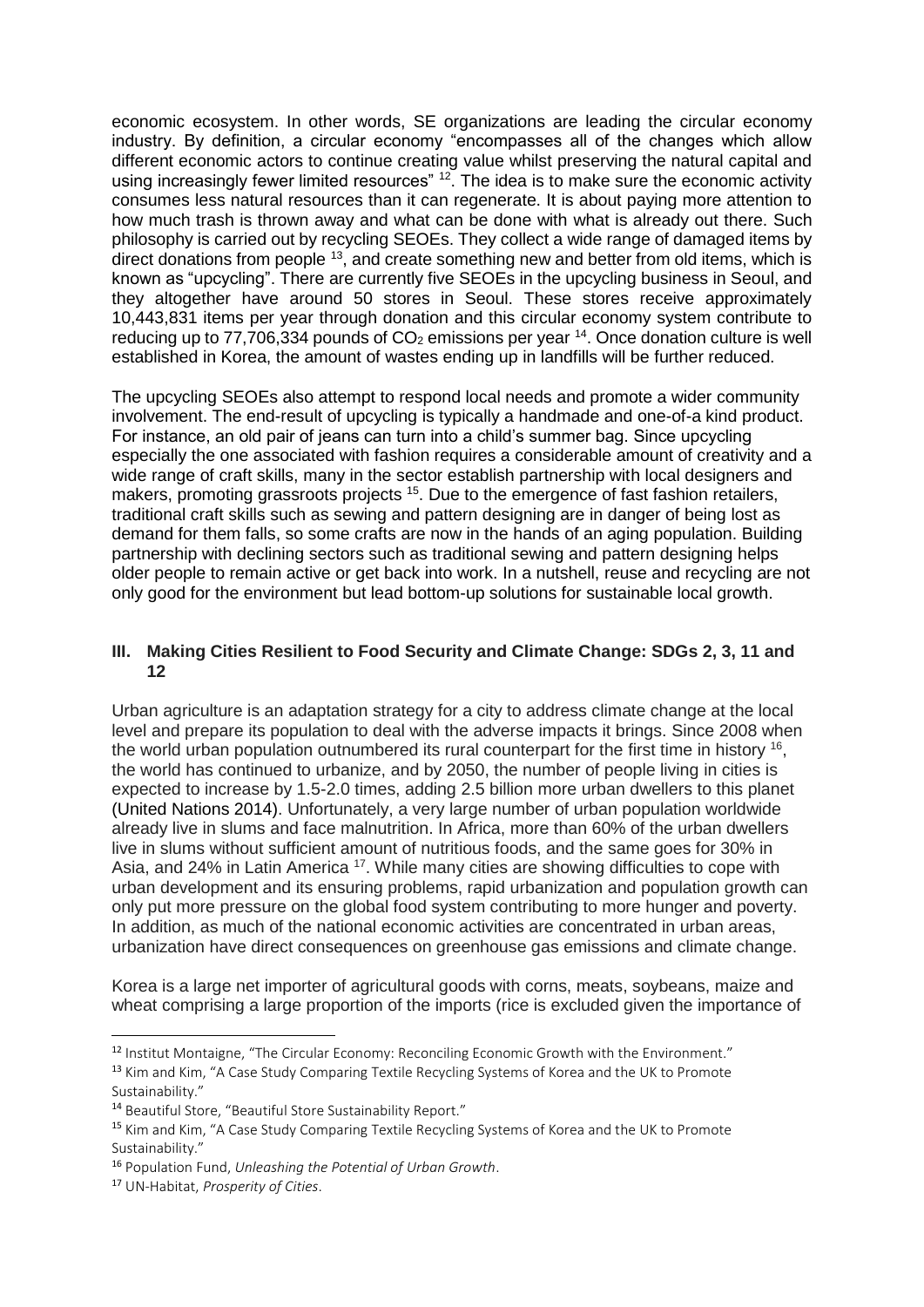it in Korea's culture)<sup>18</sup>. In 2017, Korea imported about \$25 billion in agricultural goods making it the eighth-largest agricultural importer in the world. This import-based food supply system can be vulnerable to food security because there are always risks, for example, associated with extreme weather events causing global food shocks. Given that 90 percent of Korean populations live in cities <sup>19</sup>, it is very likely that Korea will face great challenges in the near future with regard to food security. With such uncertainly about the future outcomes of global food supply due to the increasing odds for agricultural practices to be disrupted by climate change, the government and people of Seoul and other big cities must start addressing self-insufficiency and create alternative food supply sources.

One of the key solutions to address food security is urban agriculture, which is defined as a practice of growing plants and raising animals for food, and processing and distributing them within the urban area  $20$ . Urban agriculture can take place in any empty slots ranging from rooftop of office buildings, restaurants, and housing, parks, schools to community gardens. Degraded open spaces such as informal waste dumpsites also have been used by turning them into green zones. Among numerous benefits of urban agriculture, one is to increase accessibility and quality of meals by growing own fresh food close to home. By producing own foods, urban poor can consume fresh and nutritious foods without spending a large portion of their income. Some people can sell or trade their harvest as well. Either way, it decreases hunger. Direct experiences of consuming locally grown foods can develop healthy consumption habits, and such habits lead to sustainable consumption and production in line with SDG 12.

The impact of urban agriculture on climate change has been studied by several researchers. Cities are well-known hotspots. The concrete, asphalt, stone, brick absorb and retain higher levels of sunlight throughout the day. According to a recent NASA study  $21$ , due to the urban heat island effect or overheating, on average, temperature can be between 1 to 3°C higher than surrounding vegetation or less developed regions, exacerbating global temperatures rises. While 1-3°C may seem like a small difference, a research by the EPA(2014) shows that, at the human level, even a rise of 0.6°C in air temperature can raise energy demands for air-conditioning. Both studies highlight that tree and other vegetation can help reduce the urban heat island effect through a process called evapotranspiration, and thus bring a cooling effect on homes and buildings. Dubbeling and Massonneau (2014) stated that green roofs in particular are very beneficial in energy saving and mitigation of urban heat through its functions of shading and thermal insulation. It can reduce the daily energy demand for cooling by 95% compared to a conventional roof.

Since the establishment of urban agriculture legislation in October, 2011<sup>22</sup>, more than 60 local authorities across the country have set up their own ordinances to support urban agriculture development. In Seoul, the area of agricultural land has increased more than five times over the last seven years from 29ha in 2011 to 177ha in 2018 $^{23}$ . In line with this, the number SEOEs engaging in farming-related activities has also increased by three times from 55 in 2013 to 148 in 2015 (Lee 2017). While the size of this sector's SEOEs is smaller than that of major Western cities incomparably with a long history of SSE, given a starting point of nearly zero at the turn of the millennium, its rapid growth is impressive.

Although separate statistics about SSE in this particular sector are not available, the SSE sector as a whole in Seoul created 8.8 new jobs on average in 2016, while the average for

**.** 

<sup>18</sup> USDA, "U.S. Agricultural Export Opportunities in South Korea."

<sup>&</sup>lt;sup>19</sup> Ministry of Land, Transport and Maritime, "2016 Urban Planning Status Statistics."

<sup>20</sup> Veenhuizen et al., *Profitability and Sustainability of Urban and Peri-Urban Agriculture*.

<sup>&</sup>lt;sup>21</sup> Bounoua et al., "Impact of Urbanization on US Surface Climate."

<sup>&</sup>lt;sup>22</sup> National Archive of Korea, "Proposal for the Promotion and Support of Urban Agriculture."

<sup>&</sup>lt;sup>23</sup> Yang, "Let's make a garden garden in Seoul - Up to 30 million won support for urban agricultural business."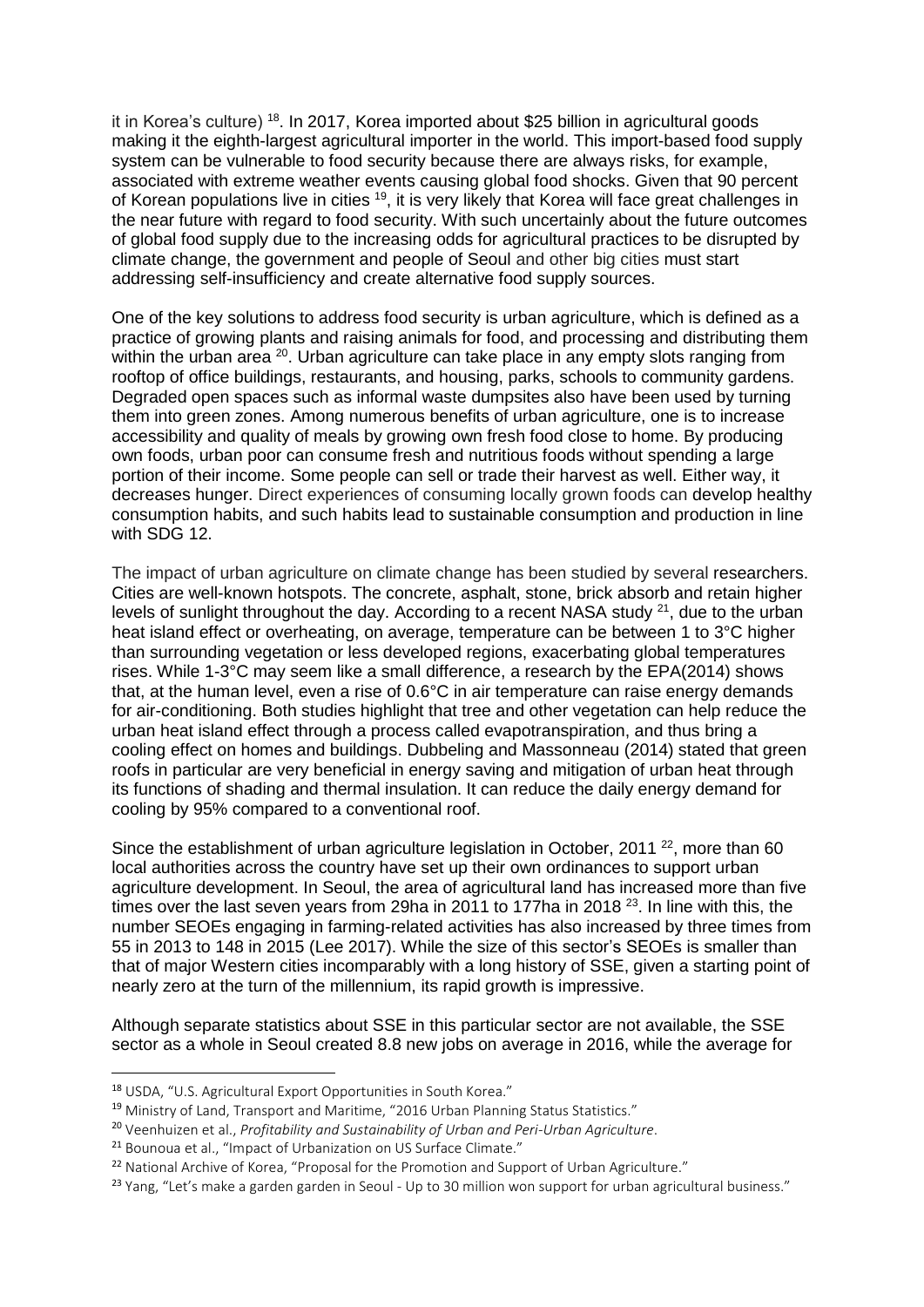all newly established enterprises including SEOEs was 9.8 new jobs  $24$ . Given that more than half of their employment go to the vulnerable groups, its contribution to poverty reduction and social inclusion is significantly greater than that of conventional for-profit enterprises.

As regards environmental impacts, shifting food production to location with high demands reduces greenhouse gas emissions caused by transporting food over long distances. A study (Lee, Lee, and Lee 2015) found that the available area for urban agriculture in Seoul is 51.17km<sup>2</sup>. After calculating the food transportation distance decrease per unit area of urban agriculture, they found that if all those available lands are used for urban farming, this could possibly eliminate 11668.53ton/year of  $CO<sub>2</sub>$  emitted in the transportation process. This quantity is equivalent to amount of emission absorbed by 20 km<sup>2</sup> of pine forests and 10.2 km2 of oak tree forests on the annual basis (Lee, Lee, and Lee 2015). Although the current size of urban agriculture (11.05km2) in Seoul is no way near the ideal size, the growing trend towards urban agriculture is such a positive sign for climate change mitigation. Another key asset of urban agriculture is the social dimension. SSE actors see urban agriculture as an opportunity to address social injustices. For example, most urban agriculture projects involve disadvantaged people such as unemployed, disabled, elderly, and retired people and work to integrate them into the urban society by providing jobs and training. One project initially started in 2013 to provide recreational opportunities for disabled people to get together with non-disabled people, now teach more than 400 disabled people annually about how to farm foods in more than 20 gardens <sup>25</sup>. Due to the psychological relaxation and healing the nature provides, rather than to food production per se, a growing number of parents with a disabled child seek information or willing to join the project each year. In the past five years, some of participants in the project have been offered a job to work in the gardens to produce eco-friendly products (e.g. skincare, soap, etc.) and foods for consumption and for sale. Foods and flowers are often donated to disadvantaged people such as elderly people living alone for whom flowers are such luxuries. Given food prices in Korea are among the highest in the world <sup>26</sup>, bringing more people particularly socially vulnerable people into urban agriculture and assisting them to grow their own foods will not only improve their access to foods and nutrition intake, but translate into significant savings by reducing expenditure on foods as well.

Connecting the economic dimension with the social and environmental ones, urban agriculture truly advocates an integrated and balanced approach to sustainable development and realizes the ambition of making cities "affordable, inclusive, and sustainable". Yet, in Korea, urban farming is generally seen as recreational and used for educational and health purposes, its contribution to economy is insignificant.

## **Conclusion**

**.** 

The paper shows that SSE plays an important role in addressing social, economic, environmental challenges by fostering inclusive growth, reducing wastes and greenhouse gas emissions, producing affordable foods, and supporting civic engagement and participation. Although only partial segments within the SSE industries – the circular economy and urban agriculture sectors, have been looked at, the paper shows that SSE may have great potential for addressing today's major challenges - poverty, unemployment, inequality, lack of social provisions, climate change and so on.

<sup>&</sup>lt;sup>24</sup> Seoul Social Economy Center, "2016 Report on the Performance of Seoul Social Economy Centre (in Korean)."

<sup>&</sup>lt;sup>25</sup> Shin, "Gardening Gives Work and Friends to People with Developmental Disabilities (in Korean)."

<sup>26</sup> Yonhap, "Seoul's Food Prices among Highest in the World."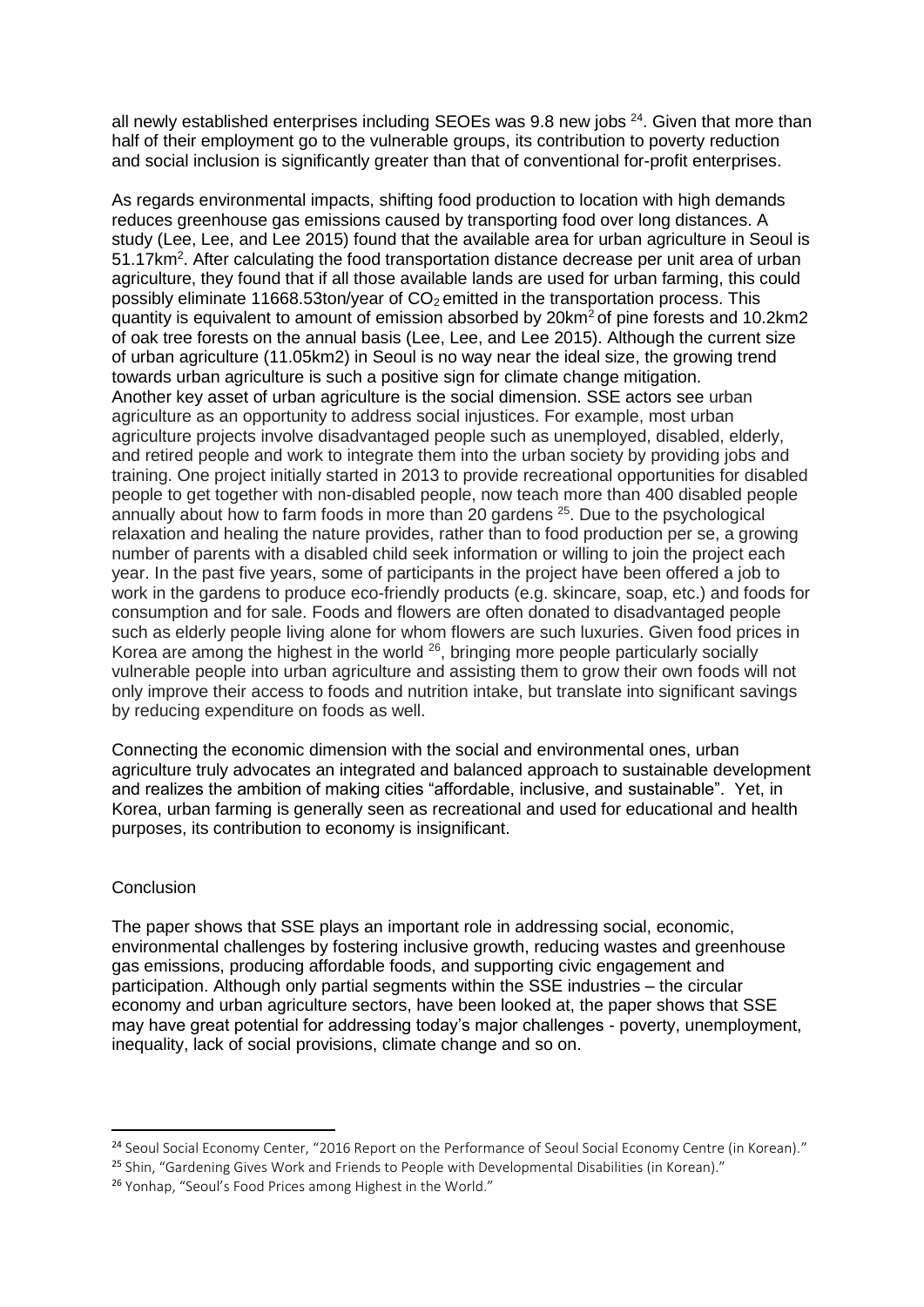In the context of South Korea, the most outstanding achievement of SSE is found in job creation and poverty alleviation especially for vulnerable groups. A majority of SEOEs has job creation and work integration as their main missions and a large share of their employment indeed goes to vulnerable groups including elderly, disabled people and women, contributing to the reduction of inequality and gender equality. A problem with this is that among many capabilities of the SSE, the government and relevant agencies have highlighted mostly its job creation capability, which influenced direction of research on SSE in general. Most of the existing studies on SSE in South Korea have focused on the SSE's role in job creation and poverty reduction.

Achievement in such limited areas has overlooked the possibilities that SSE offers in relation to the other economic, social, and environmental dimensions of sustainable development. Policy makers need to shift their attention from the SSE's role in job creation to the full scope of what SSE could do by monitoring and evaluating all potential areas of its activity. SSE monitoring and evaluation are particularly limited in the environmental sector, and this should be a priority area for further attention. Without knowing SSE's full capacity as well as its limitations and challenges, the government cannot design effective and supportive SSE policy schemes to further improve the sector.

This study can be a reference to demonstrate that SSE may have greater potential in bringing environmental and social values by promoting environment-friendly behaviors. Policy makers interested in achieving the SDGs should design and implement policies that support all areas of SSE activities and thus SSE can be developed as an integrated and balanced approach to achieve all three dimensions of sustainable development.

## REFERENCES

Beautiful Store. "Beautiful Store Sustainability Report," 2016.

- Bergeron, Suzanne, Stephen Healy, Carina Millstone, Bénédicte Fonteneau, Georgina Gómez, Marguerite Mendell, Paul Nelson, John-Justin McMurtry, Cecilia Rossel, and Abhijit Ghosh. *Social and Solidarity Economy: Beyond the Fringe*. Zed Books Ltd., 2015.
- Bounoua, Lahouari, Ping Zhang, Georgy Mostovoy, Kurtis Thome, Jeffrey Masek, Marc Imhoff, Marshall Shepherd, et al. "Impact of Urbanization on US Surface Climate." *Environmental Research Letters* 10, no. 8 (August 1, 2015): 084010. https://doi.org/10.1088/1748-9326/10/8/084010.
- Cho, Hyunkyeong. "Departure from the Profit Seeking, Short Commodity Cycle (in Korean)." *Hankyeore*, December 20, 2015.
	- http://www.hani.co.kr/arti/economy/economy\_general/722727.html.
- Dobbs, Richard, Jeremy Oppenheim, Fraser Thompson, Marcel Brinkman, and Marc Zornes. "Resource Revolution: Meeting the World's Energy, Materials, Food, and Water Needs." New York: McKinsey Global Institute, 2011.
- Dubbeling, Marielle, and Edouard Massonneau. "Rooftop Agriculture 28 in a Climate Change Perspective," no. 27 (2014): 5.
- Hong, Sooyul. "Social Economy Status and Prospects in the Environmental Sector." presented at the The 9th Social Economy Policy Forum, Seoul, April 1, 2019.
- Hoornweg, Daniel, and Perinaz Bhada-Tata. *What a Waste 2012: A Global Review of Solid Waste Management*. World Bank, 2012.
- Institut Montaigne. "The Circular Economy: Reconciling Economic Growth with the Environment." Institut Montaigne, November 2016.
- Kim, Chil Soon, and Ken Ri Kim. "A Case Study Comparing Textile Recycling Systems of Korea and the UK to Promote Sustainability." *Journal of Textile and Apparel, Technology and Management* 10, no. 1 (2016).